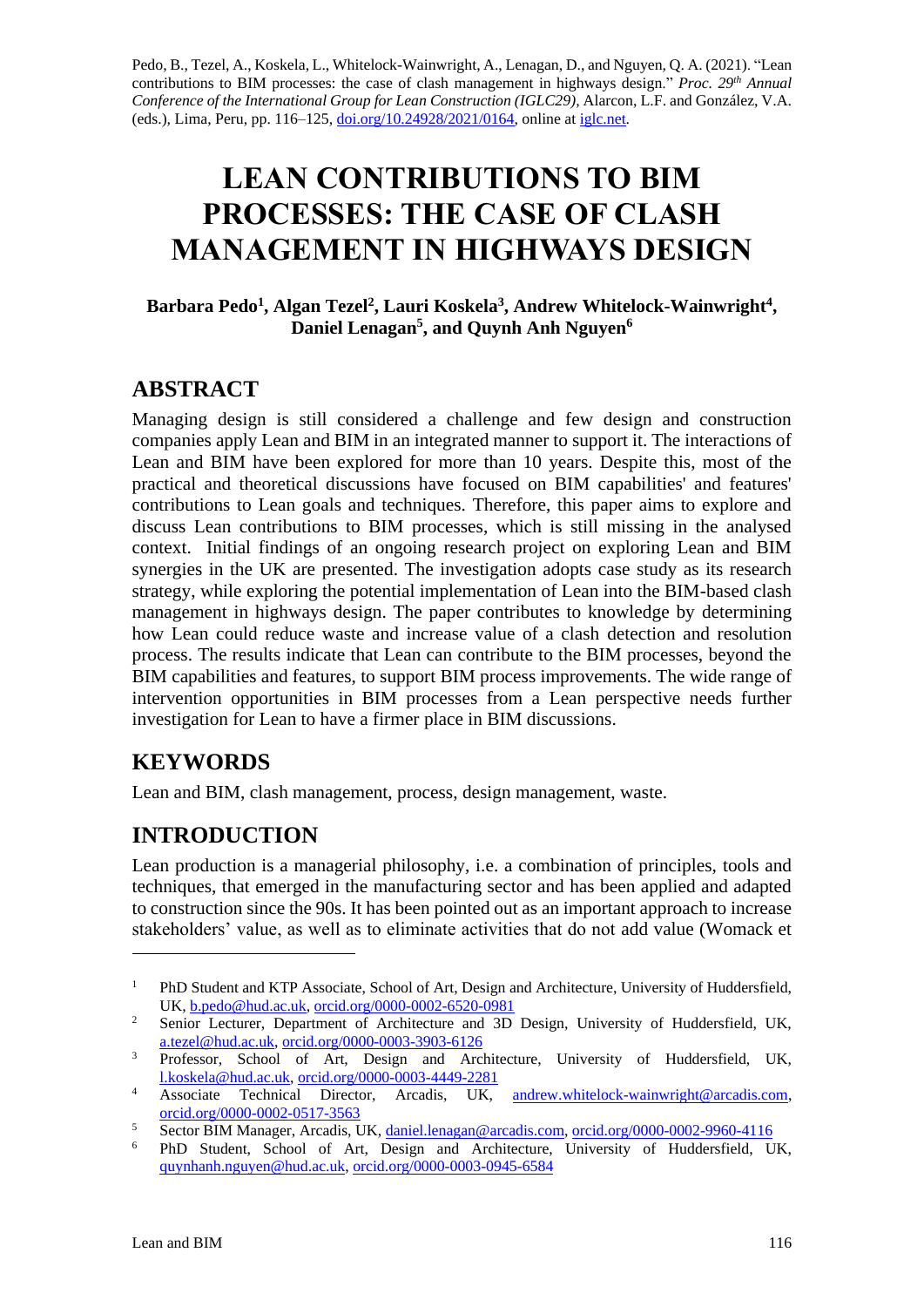al. 1991); sharing the same principles with Lean construction, which is the reflection of Lean production on the construction industry. On the other hand, Building Information Modeling (BIM) is described as a process to design, construction and facilitity management, which can involve all project stakeholders (Hamdi and Leite 2012). Being the digital replica of a built asset, it is becoming a key product and process to support information management in project management in order to improve the project life cycle.

The literature has pointed out numerous synergies between BIM and Lean since 2010, enabling the industry to focus on the life cycle value (Dave et al. 2013; Sacks et al. 2010; Tzortzopoulos et al. 2020), even though they emerged as separate initiatives. According to Dave et al. (2013), there are four major mechanisms for how Lean and BIM interact: (i) BIM contributes to Lean goals, (ii) BIM enables Lean processes, (iii) auxiliary information systems, enabled by BIM, contribute to Lean, and (iv) Lean processes facilitate the introduction of BIM. However, investigations mostly focus on BIM's and auxiliary information systems' contributions to Lean techniques, and goals, which have been widely recognised in the literature and practice. For the design phase, the main focus of the current discussions is on how to solve specific design problems through the use of BIM based tools, such as clash detection, and how to facilitate the realisation of some Lean goals (Tzortzopoulos et al. 2020), not giving due regard to how Lean can contribute to BIM processes.

This paper reports findings of an ongoing Knowledge Transfer Partnership (KTP) with an infrastructure design and consultancy company, aiming to explore the integration of Lean and BIM. The aim of the paper is to investigate Lean contributions to BIM processes, over an illustrating case about clash management in highways design. BIMrelated processes are still fragmented and wasteful, characterising the practical justification of the research, thus Lean can offer solutions. However, there are not enough investigations on Lean's contributions to BIM processes in the literature and practice, and this needs to be expanded. The synergetic interactions between Lean and BIM have been observed to exist, but at the moment, the highways sector does not seem to utilise them much, and in any case not in a systematic manner. Software issues have in the past prevented the adoption of Lean techniques for clash detection in Highways, an issue that does not exist in other disciplines such as Buildings. Also, related research has mostly focused on building projects, and it is not known whether the interactions would be the same in highway projects.

#### **SYNERGIES OF LEAN AND BIM**

The impacts of Lean and BIM are deep on their own when considering their separate applications; however, in addition to their parallel development, they also have synergistic impacts when implemented in integration (Sacks et al. 2010). Sacks et al. (2010) identified 52 positive interactions out of total 56 interactions between Lean and BIM. Significant positive interactions include: (i) reduction in design and construction work variability; (ii) reduction in design and construction cycle-times; and (iii) improved information flows and stakeholder engagement through visualisation of the product and process. By identifying those synergies, Sacks at al (2010) and Hamdi and Leite (2012) argue that the full potential of BIM and Lean can only be achieved through integrated approaches.

From the BIM to Lean aspect, it is important to highlight the opportunity and the need for information technologies to support Lean production management workflows (Tzortzopoulos et al. 2020), e.g. focusing on computer-assisted optimisation of process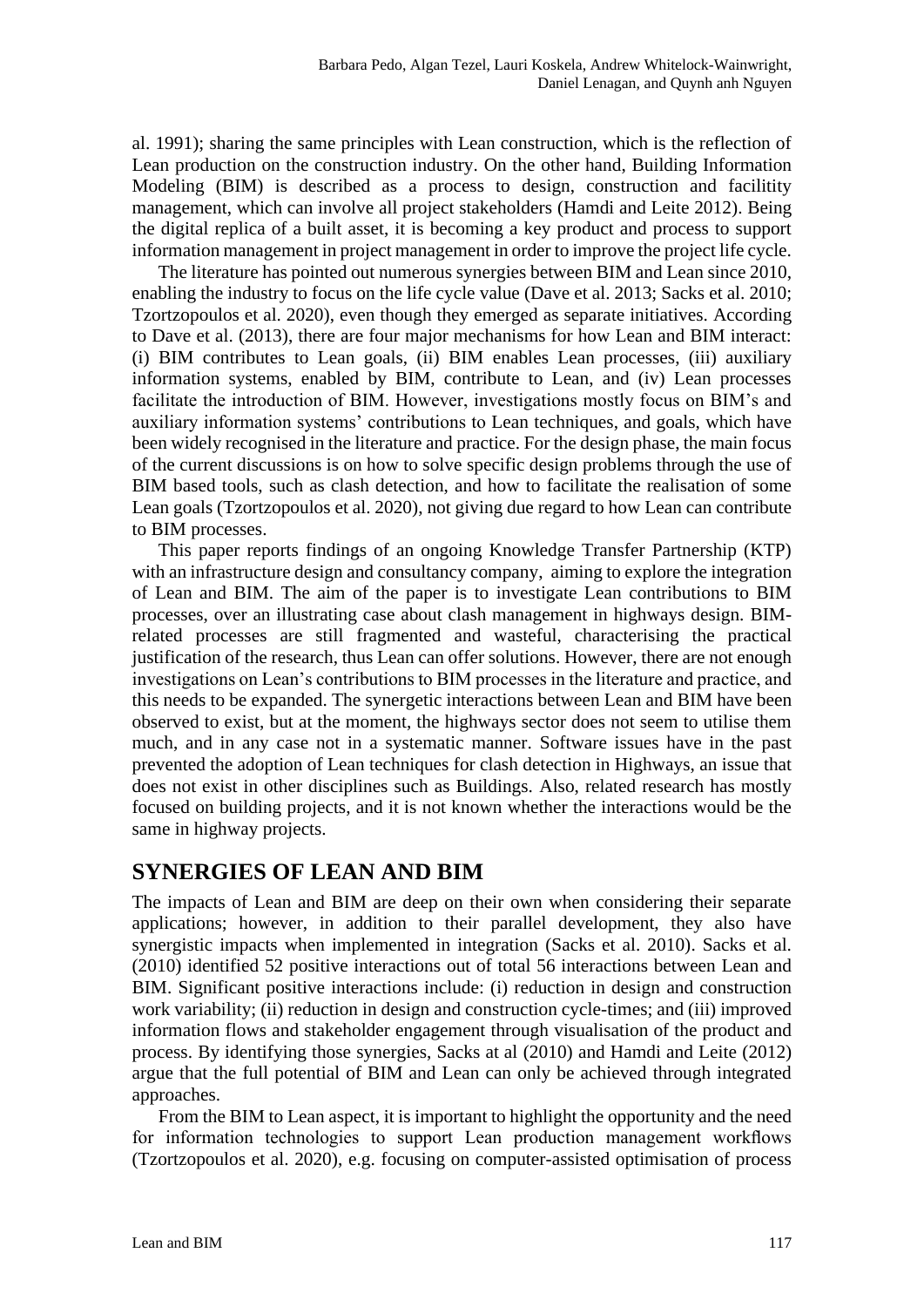(Schimanski et al. 2019). The use of BIM allows certain activities, which do not add value to the product and the process, to be automated or eliminated (Tezel and Aziz 2017).

The use of BIM as a way to enable effective Lean practices has been massively documented; however, the use of Lean for achieving improved levels of BIM adoption and processes has not been adequately explored (Mahalingam et al. 2015). This perspective outlines how Lean can support the implementation and continuous improvement of BIM. Practices such as colocation of stakeholders or implementation of big rooms for collaborative discussions and visualisation have been suggested as approaches to support BIM implementation through an improved coordination (Dave et al. 2013; Eastman et al. 2008).

Moreover, Lean has a potential to improve BIM processes and the literature has revealed new implementation opportunities in that regard. Uusitalo et al (2019) and Bhatla and Leite (2012) highlighted a lack of clarity on how to connect the different BIM concepts, e.g. level of detail, with Lean tools, such as the Last Planner® System (LPS), in order to develop correct and useful models. The use of the LPS as a BIM enabler has been also investigated by Mahalingam et al. (2015), who argue that more work can be developed in order to understand how other Lean tools can improve the information transfer within BIM-based projects. Process map and value stream analysis can impact the transparency of the processes (Klotz et al. 2008), and can also benefit BIM process improvements. BIM not only enables Lean goals, but it can also be enabled by Lean adoptions, such as collaboration and continuous improvement.

# **CLASH MANAGEMENT**

Akponeware and Adamu (2017) highlighted that the detection of clashes has fascinated researchers for decades; however, the phase and time to detect a clash have progressively changed from a reactive activity, i.e. on-site activity, to a proactive activity in the preconstruction design phase. The clash detection or interference checking process refers to the practice of identifying clashes in a federated BIM model, which can be defined as waste in the production system (Tommelein and Gholami 2012). It is one of the many quality checks conducted by the design team before they release the product (Chahrour et al. 2021), and it is a "necessary non-value adding activity". Design conflicts must be made visible, characterised, and have root causes identified, as a way to improve efficiencies and reduce wastes (Tommelein and Gholami 2012). Nevertheless, clash detection tools still generate huge amounts of irrelevant conflicts, which require time and resources to solve (Hartmann 2010).

The clash detection and resolution process involves identifying the conflicts in a 3D BIM environment, which is obtained by performing pair-wise comparison checks between a set of elements or disciplines (Radke et al. 2009). According to the ISO 19650- 1 (2018), issues can be spatial, e.g. elements and services in the same space, or functional, e.g. materials not compatible with the regulations. Spatial clashes can be classified as "hard", two objects are in the same space, "soft", one object overlaps the operating or maintenance space of another object, or "time", two objects are in the same place at the same time.

Coordination and clash detection improvements are included in the key reasons for BIM implementations (Akponeware and Adamu 2017); however, there are few investigations in clash management, apparently due to the mistaken idea that it is a simple and automated process. Few studies explored clash detection considering the process and investigating the root causes of clashes in building information models. Chahrour et al.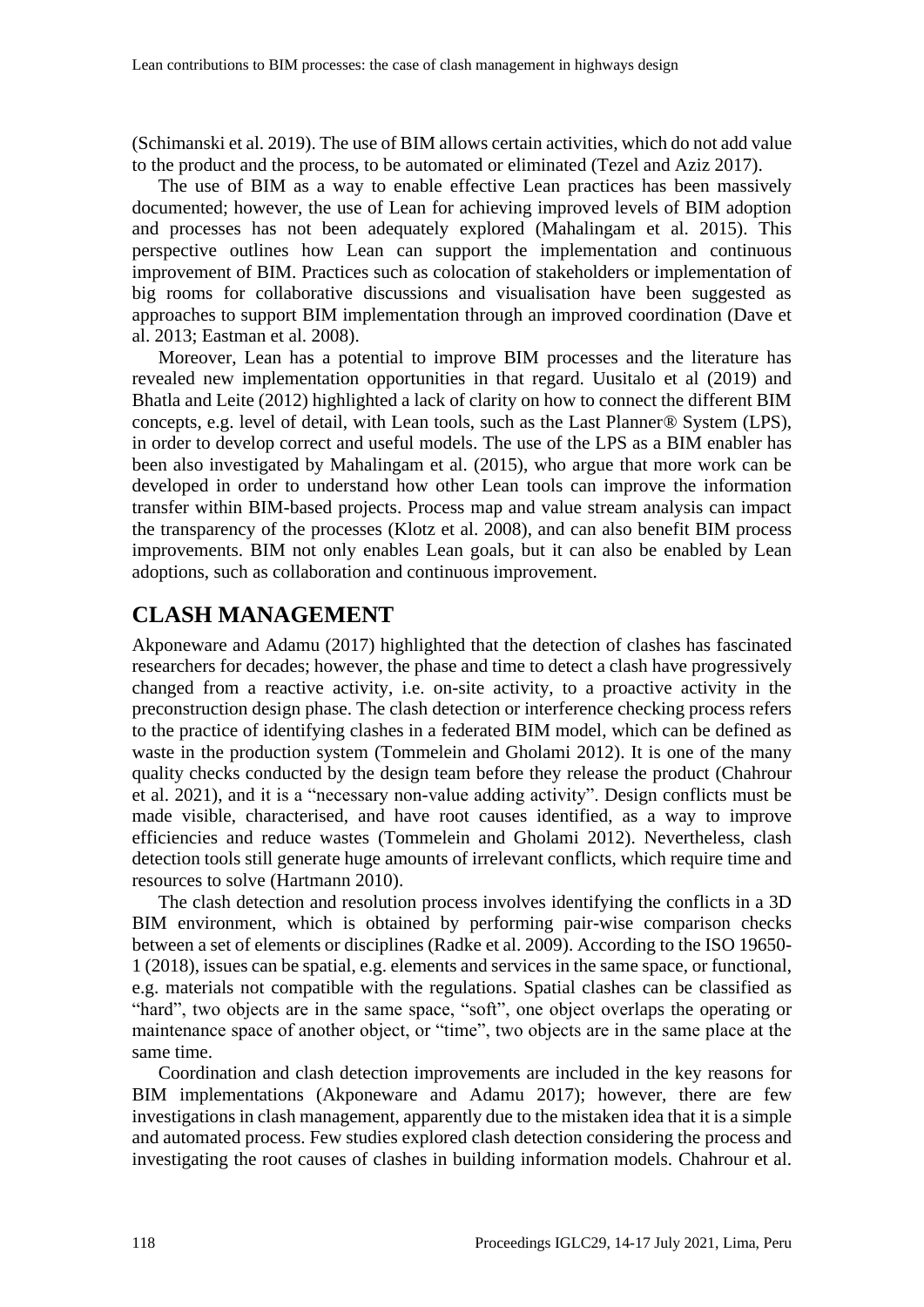(2021) proposed a clash categorisation, considering the change impact and dependency on the stakeholders involved. Tommelein and Gholami (2012) identified the causes for hard and soft clashes, e.g. failing of design rules and design error. Thus, there is still a gap in the formalisation of the clash detection and resolution process, as most investigations focus on software tools instead of the process elements i.e. activity flows, required resources and underlying purposes, to support coordination.

# **RESEARCH METHOD**

The paper presents the initial findings of an ongoing research project through a case study. The case study research method is typically chosen when the (i) type of research question posed is why and how, (ii) the investigator has no control over events, and (iii) there is a high degree of focus on contemporary events (Yin 2003). An empirical case study was carried out with an infrastructure design and consultancy company (company A) based in the UK. This investigation consisted of a critical analysis of the BIM processes at the company from a Lean perspective, aiming to understand how Lean principles and tools can be adopted to enable BIM use. Company A operates in the highways design and construction sector. The company was selected due to their willingness to participate in this research project, and also because it had previously adopted Lean and BIM practices to support design development and management. However, the Lean and BIM integrated implementation within the company was fragmented, lacked co-ordination and was still immature.

The scope of the analysis is restricted to one of highway design project, and thus the generalisability of the conclusions is limited. However, the clash detection and resolution process analysed in this paper was similar to the processes adopted in other projects within the company. The study was conducted in three stages: (i) understanding of the problem and the company's design processes, (ii) development and analysis of the clash detection and resolution process map in collaboration with company stakeholders, and (iii) analysis and reflection on the Lean contributions to the BIM processes. The main sources of evidence were: (i) workshops to refine the highways alignment and to develop the clash detection and resolution process in collaboration with the design and BIM leads (i.e. BIM managers and coordinators), and (ii) analysis of the existing design coordination documents (e.g. clash analysis report, clash resolution action plan, and lessons learned document), and existing process maps (e.g. overall and discipline-specific processes map). The workshops also enabled the discussions regarding improvement opportunities, whilst the document analysis supported the examination and evaluation of the current state and triggered suggestions for future state.

# **CASE STUDY ON CLASH MANAGEMENT - COMPANY A**

#### **DESCRIPTION OF THE CURRENT STATE**

The starting point of this investigation was the understanding of the company's design process through three different levels of analysis: (i) overall process map of key design disciplines (level 1), (ii) discipline-specific processes connecting the stakeholders involved, i.e. highways alignment (level 2), and (iii) BIM sub-processes, detailing a process that required more attention, i.e. clash detection and resolution (level 3). [Figure](#page-4-0)  [1](#page-4-0) shows the complexity associated with the design process and subprocesses. The highways discipline-specific process (level 2) was refined from previous developments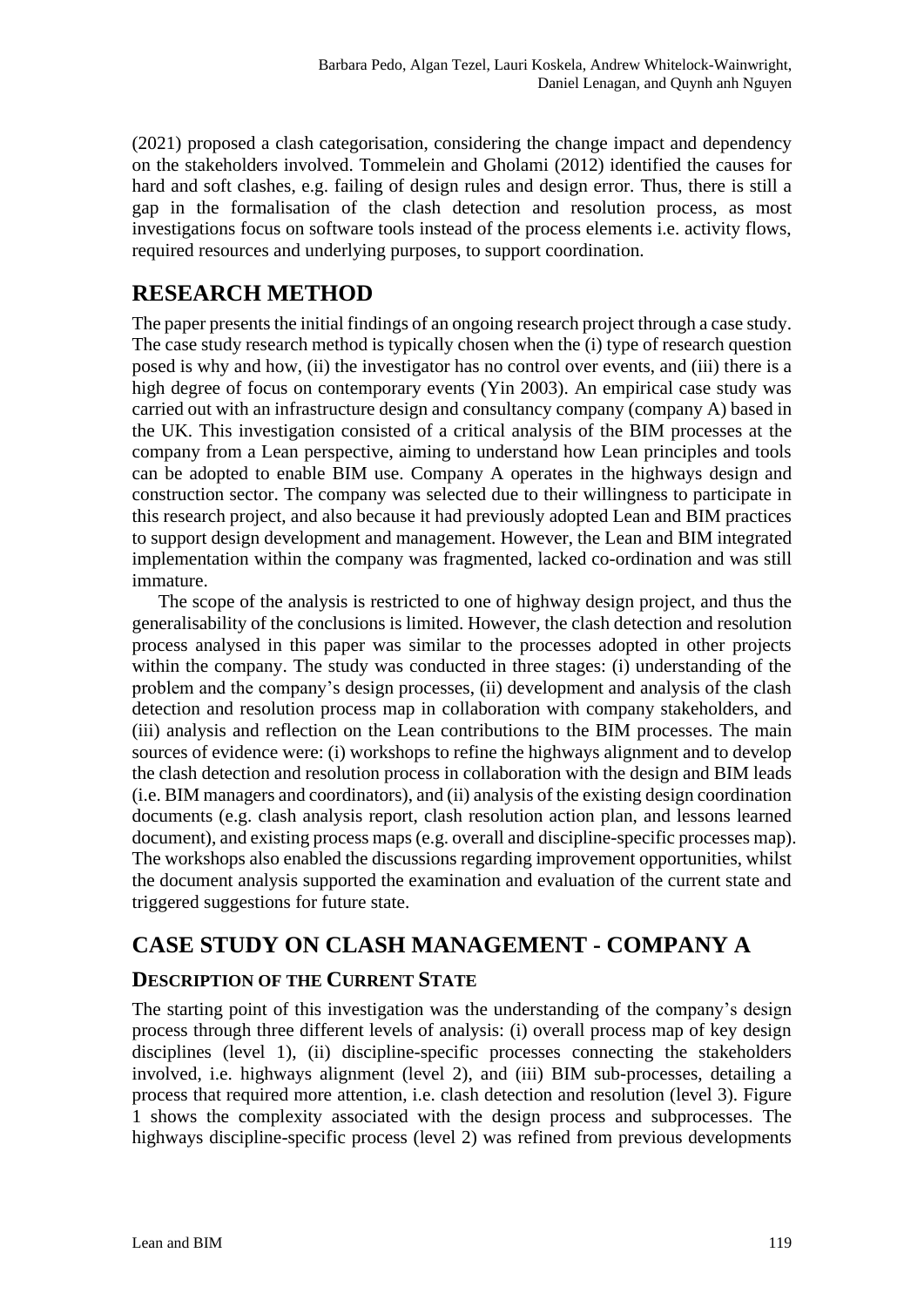and the clash detection and resolution process (level 3) was developed in the framework of this research through the workshops, not existing prior to this study.

The development of a specific highways scheme, which was part of a wider programme of schemes to improve connections in the UK, was used to conduct the clash management investigation through a retrospective analysis with the company staff. The clash management information was simplified for this paper, due to data confidentiality. In this work, clash management, i.e. detection and resolution, is described as an interactive process between the design and the BIM team in order to identify, classify, and resolve conflicts to achieve a minimum number of clashes. Navisworks was one of the main tools used to detect the clashes. A clash was defined by the company as spatial (hard and soft) or functional, following the ISO 19650 (2018) definitions.

The discussions with the company employees through the workshops showed that the teams carried out the clash management through an informal process, with no clear definition of responsibilities and sequence of activities. The key clash detection and resolution activities identified through workshops and document analysis are described as [\(Figure 1](#page-4-0) – Level 3): (1) define and communicate the federation strategy, (2) generate models and prepare the disciplines for federation, (3) prepare the federated model and federate the discipline models, (4) perform clash detection on the federated model, (5) report the clashes and analyse issues detected, (6) publish the federated model, (7) organise and undertake regular design coordination meetings, (8) resolve issues detected by the clash detection, update and share the updated models, (9) update the clash register and issue a report (if required). Activities 2 and 8 were carried out by the design team, whereas the others were mostly related to the BIM team or in the interface between those stakeholders. The project analysis ran about 20 clash detection cycles.



<span id="page-4-0"></span>Figure 1: Company design process with different levels. The numbers in the boxes of the Process Map Level 3 refer to the clash detection and resolution activities carried out by the BIM (grey) and design (blue) teams.

The company adopted a silo-based approach to develop the discipline models before any federated model was created and any coordination was performed. The software used to undertake the design was also relatively new, also contributing to a huge inventory of clashes at the beginning of the clash detection process in the detail design stage. Approximately 8500 clashes were detected at the beginning of the process [\(Figure 2](#page-5-0) shows the evolution of the number of clashes in the detail design stage). This approach has similar characteristics as the process of conflict identification in the pre-BIM era, in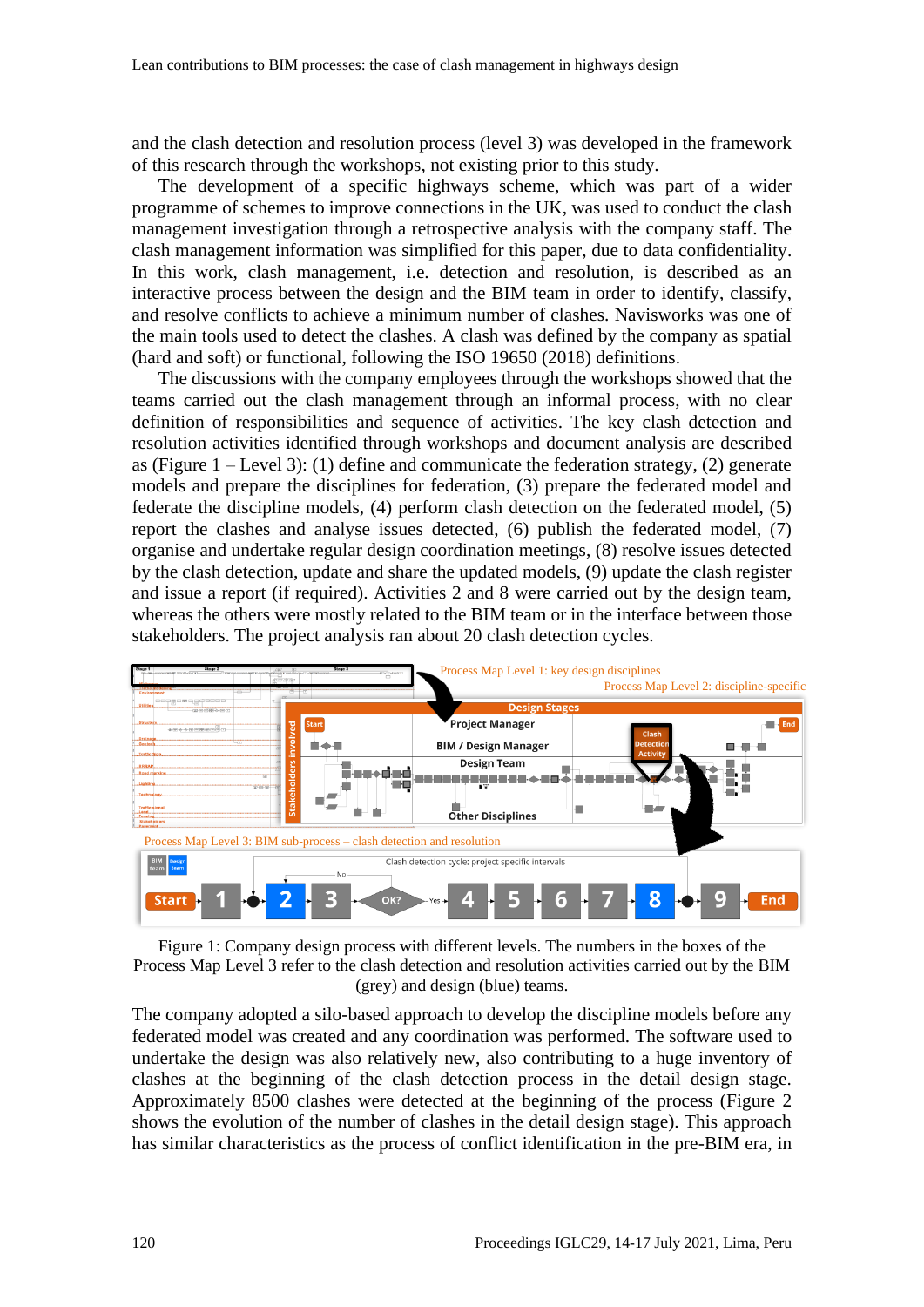which drawings (digital or not) were manually compared to each other through an overlap of discipline drawings.

A clear target had been set by the client to achieve a fully clash-resolved BIM model before the submission of target price for the construction works. It resulted in the implementation of a multi-disciplinary management process for the BIM clash resolution. Key conflicts were discussed and resolved during coordination meetings, where the clashes identified in the federated model were displayed on a screen and the visualisation supported the discussion. A clash resolution action plan was also used to support the design coordination meetings [\(Figure 3\)](#page-5-1). However, an effective record of clash occurrence was rarely developed, making it difficult to learn from the previous experience. Clash resolution action plans were reviewed and updated on a weekly or fortnightly basis and reported back to the client.



<span id="page-5-0"></span>Figure 2: Evolution of the number of clashes.

<span id="page-5-1"></span>Figure 3: Clash resolution action plan.

#### **ANALYSIS AND EVALUATION OF THE CURRENT STATE**

The clash management activities were considered by the company as necessary non-value adding activities to coordinate all disciplines and to eliminate model conflicts, or even waste in the design process, especially when the activities relied on manual and timeconsuming activities. There is no robust recording of efforts spent on the clash detection and resolution process. Approximately 27 BIM and design team members were involved in the process, including the clash owners (design leads), designers, BIM manager and coordinator, and design manager. However, the company staff pointed out that the workload related to BIM works had been underestimated due to lack of previous experience, and the resource requirement was significantly higher than the estimated.

The use of a federated BIM model enabled effective decision-making to solve conflicts with less rework, mostly due to the ability to visualise a consolidated model. Thus, the BIM process enabled collaborative decision-making among a multi-disciplinary design team. There was also an early involvement of the contractor in the process, including their support in the definition of the construction tolerances for clash detection. The high number of clashes required very close management to gain the client's confidence.

The key root causes for the inventory identified by the BIM leads were associated with (i) expected or intentional clashes, which can be resolved on site with minimal impact (allowable clashes that will support the construction stage) and can be related to the way the design was modelled (type I), (ii) design modelling errors which should be removed prior to construction stage, also related to the way it was modelled and the level of detail required (type II), (iii) minor errors of coordination between different disciplines (type III), and (iv) similar clashes that had not been grouped according to the disciplines at the beginning of the process (type IV). Due to the urgency associated with the design process, no root causes were analysed through a structured approach, even if the company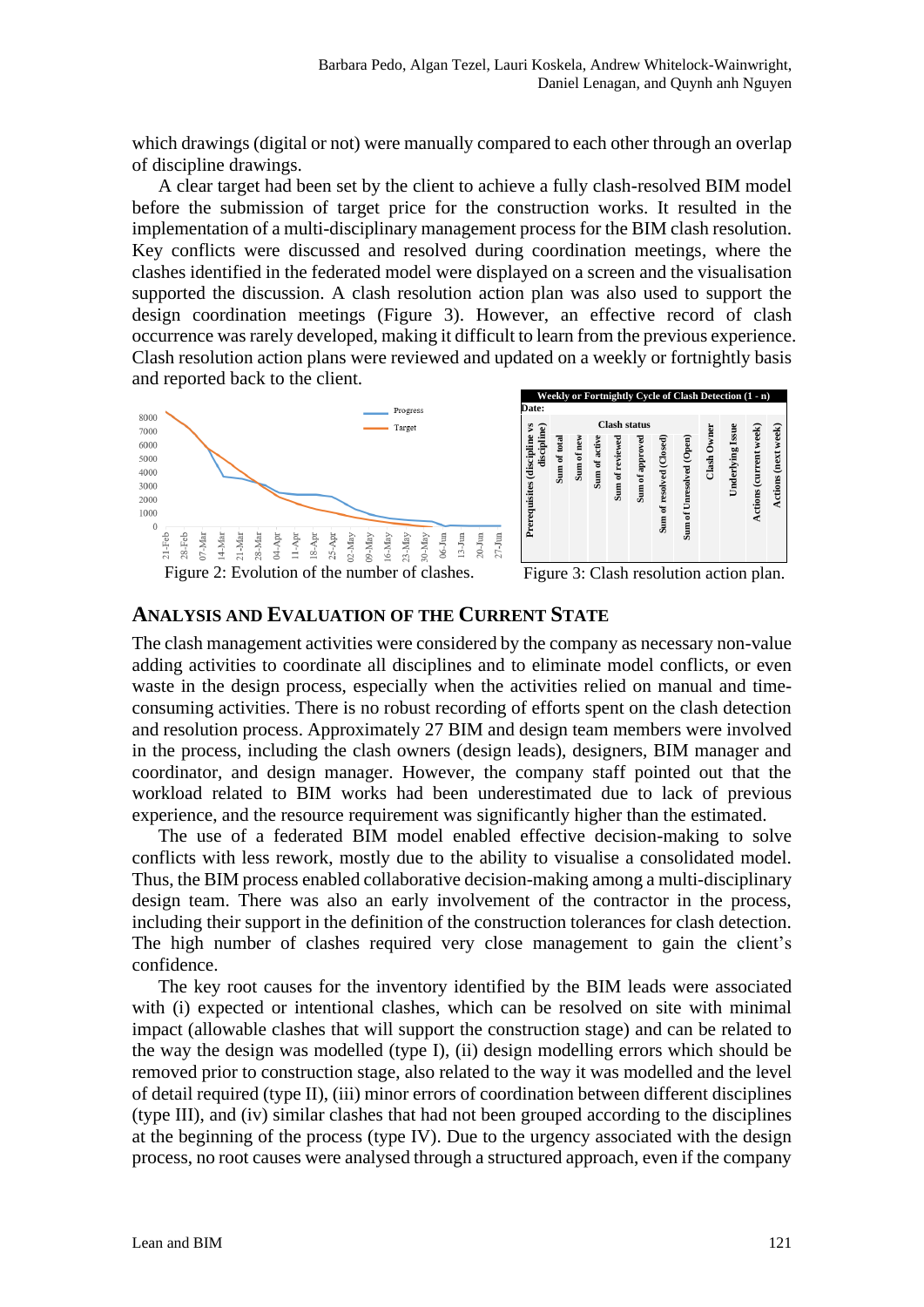has adopted a clash resolution action plan [\(Table 1\)](#page-7-0). As a consequence, no actions were taken to prevent issues from recurring through a lessons learned exercise.

A clash-free federated model was required by the client contractually; however, it was labelled by the BIM leads as "unachievable". Construction tolerances were agreed with the construction company, considering 25% of the clashes were deliberately transferred to the construction company in order to communicate and raise awareness about specific conflicts (clash type I), e.g. safety barrier foundations and utilities were intentionally clashed, as a result of the way they were modelled, to inform the contractor of the location and to avoid placing the posts. The high number of clashes did not provide a realistic picture of the design maturity, so instead of reporting the number of clashes in BIM, the team could have reported the number of issues in BIM (e.g., resolving one issue could resolve hundreds of clashes), focusing on the design process and reducing the reliance on software. Also, due to technical issues, there was a need to repeatedly re-approve previously approved clashes following model updates.

#### **SUGGESTIONS FOR THE FUTURE STATE**

The clash detection and resolution activities should be performed systematically to maintain the accuracy of information and automate the activities that do not add value. It is fundamental that the company stakeholders understand where process inefficiencies are, so they are able to measure the value of BIM and Lean improvements. The formalisation through the process mapping exercise and analysis of the current process highlighted opportunities for improvements. Identifying improvements has enabled the company stakeholders to be conscious that even a simple activity, such as the definition of the federation strategy, and clash analysis and report, will require protocols for data structuring. The key activities of a clash detection and resolution process and identified improvement opportunities are presented in [Figure 4](#page-6-0) and [Table 1.](#page-7-0)



<span id="page-6-0"></span>

The improvement opportunities were identified in collaboration with company members through workshops, as well as document analysis. The key improvement opportunities were refined during stage three, through analysis and reflection on the Lean contributions to the BIM processes. The key improvement opportunities are associated with the process itself, the structure and transfer of information, and the standardisation and automation of time-consuming activities. The use of process mapping technique (1.c in Table 1) can support the definition of clash management activities sequence, identifying how the information moves from one stage to another, also defining clash detection and resolution frequency and cycles for each project. It can increase the transparency and process visibility (Klotz et al. 2008).

The early definition of standards of clash detection prerequisites, tolerances, and methods (1.b), e.g. templates and guides, have the potential to support the definition of criteria for clashes, and to define standardised set of rules per clash detection software in early stages, grouping clashes appropriately and avoiding rework. The early identification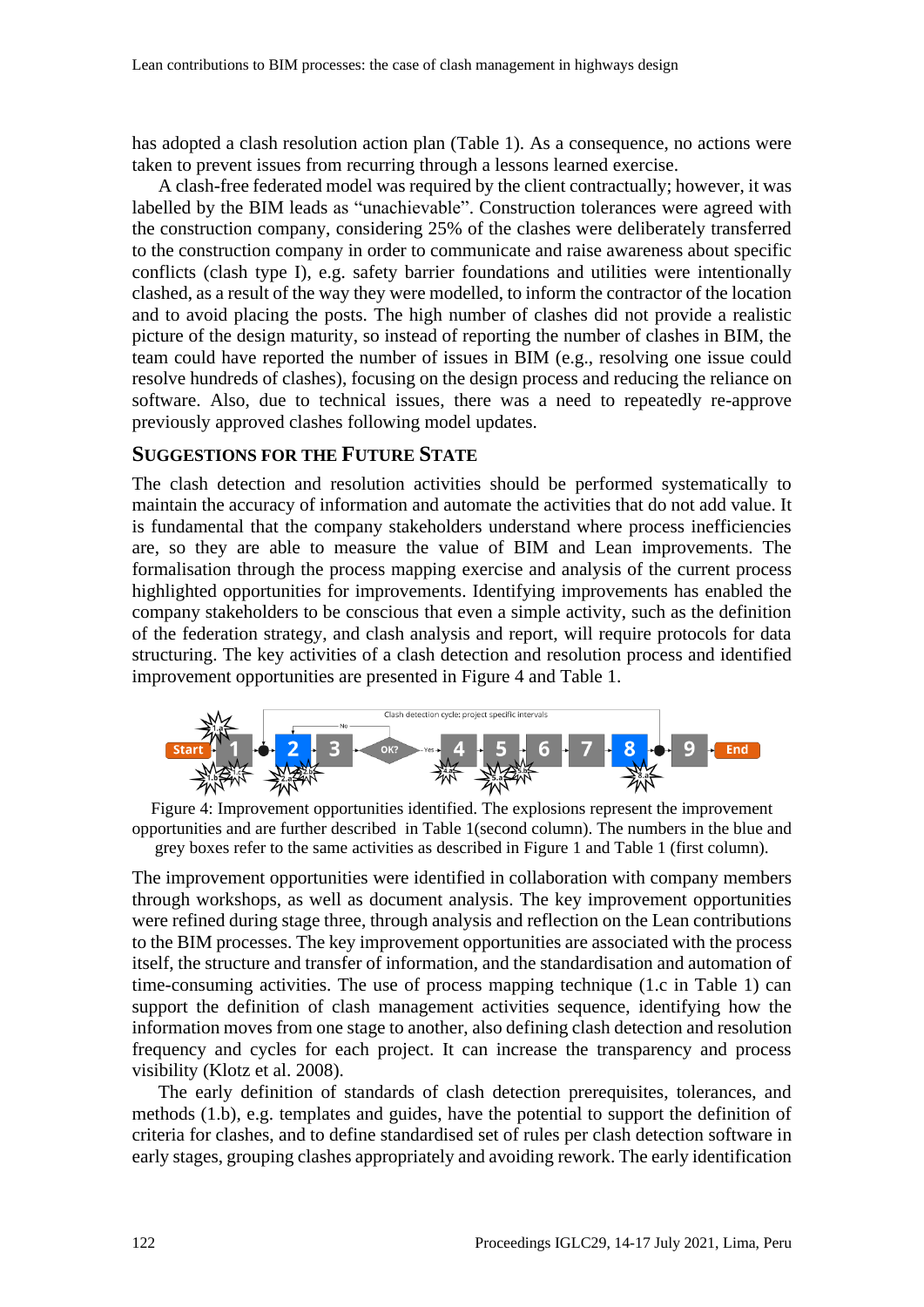of client requirements (1.a) can also be achieved through a clear definition in the BIM Execution Plan (BEP) at the start of the project, e.g. providing an early definition of clash detection levels of detail and tolerances required by the client.

<span id="page-7-0"></span>Table 1: Key clash detection and resolution activities and potential improvement opportunities.

|    | <b>Key activities</b>                                                                           | <b>Potential improvement opportunities</b>                                                                                                                                                                                                                           |
|----|-------------------------------------------------------------------------------------------------|----------------------------------------------------------------------------------------------------------------------------------------------------------------------------------------------------------------------------------------------------------------------|
|    |                                                                                                 | 1.a Early identification of client requirements within a clear definition of the BIM<br>Execution Plan (BEP) at the start of the project.                                                                                                                            |
| 1. | Define and communicate the<br>federation strategy (defined by the<br>BIM execution plan)        | <b>1.b</b> Develop standards, e.g. templates and guides, to support the definition of clash<br>detection prerequisites, tolerances, and methods.                                                                                                                     |
|    |                                                                                                 | 1.c Use process mapping technique to increase transparency, defining clearly how<br>the information moves from one stage to another, also clearly defining the clash<br>detection and resolution frequency and cycles.                                               |
| 2. | Generate models and prepare<br>disciplines for federation (design<br>team)                      | 2.a One-piece flow to handle the clashes one-by-one as they are detected.                                                                                                                                                                                            |
|    |                                                                                                 | 2.b Mistake proofing to support BIM models' compliance, consistency and accuracy,<br>avoiding element omission or duplication.                                                                                                                                       |
| 3. | Prepare federated model and<br>federate discipline models                                       |                                                                                                                                                                                                                                                                      |
| 4. | Perform clash detection on<br>federated model                                                   | 4.a Improved process standardisation and automated approach for manual and<br>repetitive clash detection activities, e.g. grouping or filtering the clashes.                                                                                                         |
| 5. | Report the clashes and analyse<br>issues detected                                               | 5.a Flow management and control approach, digital visual management and A3<br>reporting can be adopted to improve clash management through automated systems,<br>defining an interactive way to find, report and analyse the clashes and to improve<br>transparency. |
|    |                                                                                                 | 5.b Systematic waste analysis through root cause analysis and clear definition of a<br>clash classification criteria, identifying and reporting issues instead of clashes.                                                                                           |
| 6. | Publish the federated model                                                                     |                                                                                                                                                                                                                                                                      |
| 7. | Organise and undertake regular<br>design coordination meetings                                  |                                                                                                                                                                                                                                                                      |
| 8. | Resolve issues detected by clash<br>detection, update and share<br>updated models (design team) | 8.a Continuous improvement to facilitate the exchange of lessons learnt between<br>projects, using Lean problem-solving techniques.                                                                                                                                  |
| 9. | Update clash register and issue a<br>report (if required)                                       |                                                                                                                                                                                                                                                                      |

In this study, the Lean ideal of one-piece flow (2.a) was identified as a potential approach to support the improvement of clash management, as a way to handle the clashes one-byone as they are detected, avoiding a huge inventory of conflicts and eradicating the clashes as soon as possible. This approach would require the adoption of a federated model in which different disciplines can work on different parts of the model simultaneously without generating clashes, using a common data environment solution, which follows three states (work in progress, shared, and published) to manage the information (British Standards Institution [ISO] 2018). A mistake proofing approach (2.b) can potentially support BIM models compliance, consistency and accuracy through automation during design development, avoiding element duplication or omission, and drawing attention when the issues occur. It can support a clash avoidance process, in which an effort to avoid coordination issues exist during the design process.

There was an over-reliance on the technology for resolving the conflicts and some negligence when it comes to investigating the process itself to improve it. Thus, identify and report issues instead of clashes can potentially encourage people to focus on their design effort and reduce the reliance on software in that regard, in order to avoid clashes in the first place. A further improvement opportunity identified is associated with the occurrence of repetitive manual operations to input data in a clash register and analyse it. It was estimated that 30% of time can be saved through automation and standardisation of clash detection activities (4.a), e.g. automatic grouping of clashes. For instance, systematic generation of information is the anticipated improvement from the automation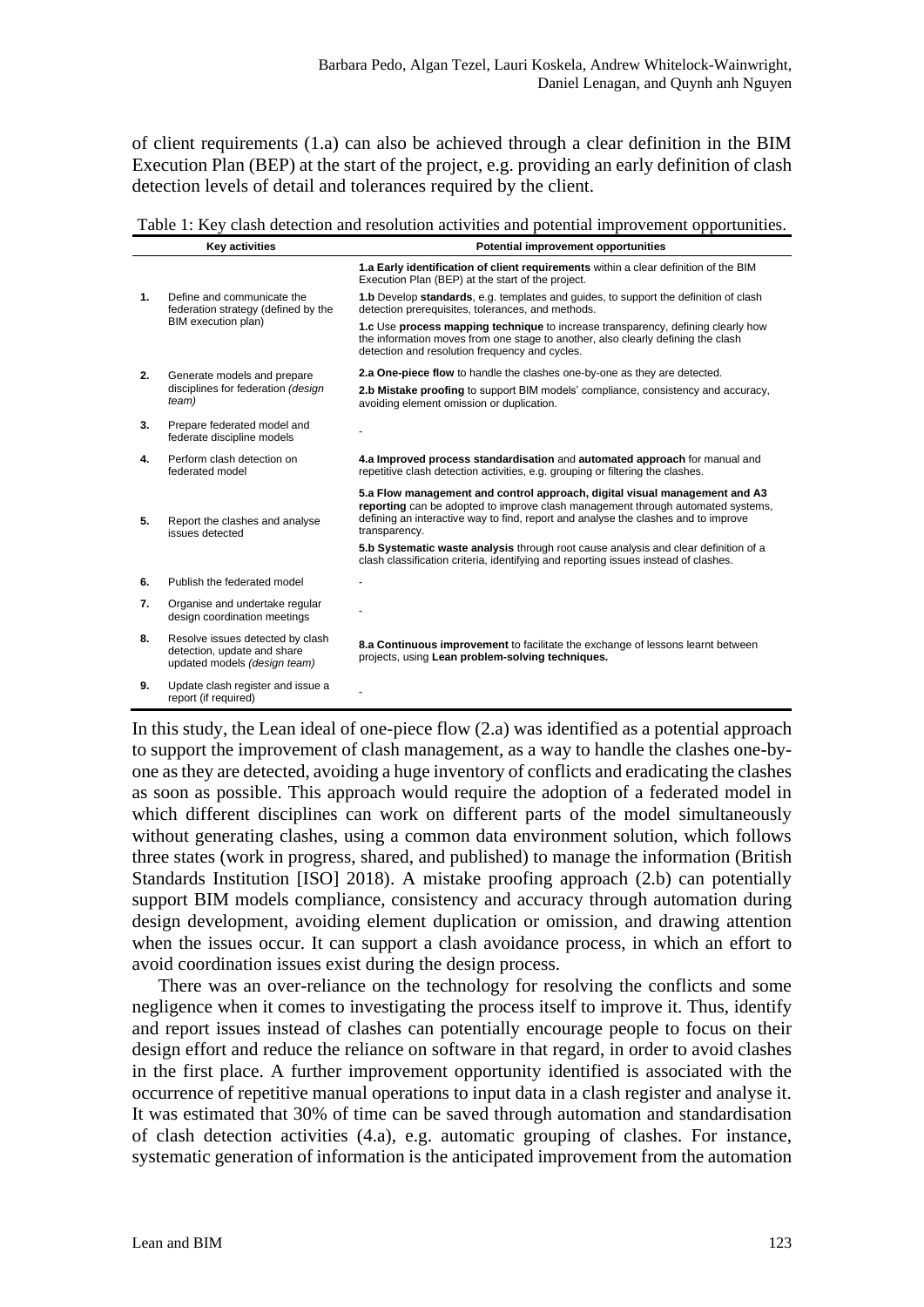of the clash register, in which information can be visually displayed and effectively support clash analysis through a greater information transparency (5.a). Actions could be taken by identifying the root cause of the most common issues through a systematic waste analysis (5.b). The use of Lean problem-solving and continuous improvement techniques can facilitate the exchange of lessons learned between projects (8.a).

#### **FINAL CONSIDERATIONS**

The formalisation and standardisation of BIM processes can increase the transparency of the process, as described by Klotz et al. (2008), making the improvement opportunities and wastes apparent. Clash detection and resolution is an important and justified process in a Lean project delivery (Tommelein and Gholami 2012). The main improvement areas identified are related to the early identification of requirements for clash managenent, process standardisation, automation of time-consuming activities, information transparency with Visual Management, systematic waste analysis and continuous improvement.

The investigation also emphasised federation strategy as an essential fundament at the beginning of the design process. It should consider (i) the clash detection prerequisites, tolerances, rules, and methods; (ii) frequency of cycles; and (iii) how the resolution of clashes will be carried out, considering the stakeholders, actions, and root causes. The key root causes identified in this exploration represent a first step in the improvement of the existing taxonomies (Chahrour et al. 2021; Tommelein and Gholami 2012). Also, the identification of "intentional clashes" in practice is worth mentioning and calls for further investigation. In addition, it is important to highlight that there is still an excessive trust in technology for resolving the clashes and some disregard in improving the process itself. A lack of process-focus is evident from the study.

The findings indicate that Lean can contribute to BIM processes, beyond BIM capabilities and features (see [Figure 5\)](#page-8-0), supporting BIM process improvements. Until BIM and Lean (particularly considering Lean support for BIM) are implemented jointly as a standard practice in the sector, researchers and practitioners are encouraged to disseminate lessons learned and case studies, demonstrating how Lean techniques can improve BIM processes and providing evidence for higher quality outputs. For the Lean community to have a firmer place in the BIM community and discussions, and to be able to claim a mutual synergy between Lean and BIM, the wide range of intervention opportunities in BIM processes from a Lean perspective should be investigated further through a more systematic approach.



Figure 5: Lean goals and techniques contributions to BIM processes.

# <span id="page-8-0"></span>**ACKNOWLEDGMENTS**

The authors would like to thank the InnovateUK and Company A for their support in this investigation.